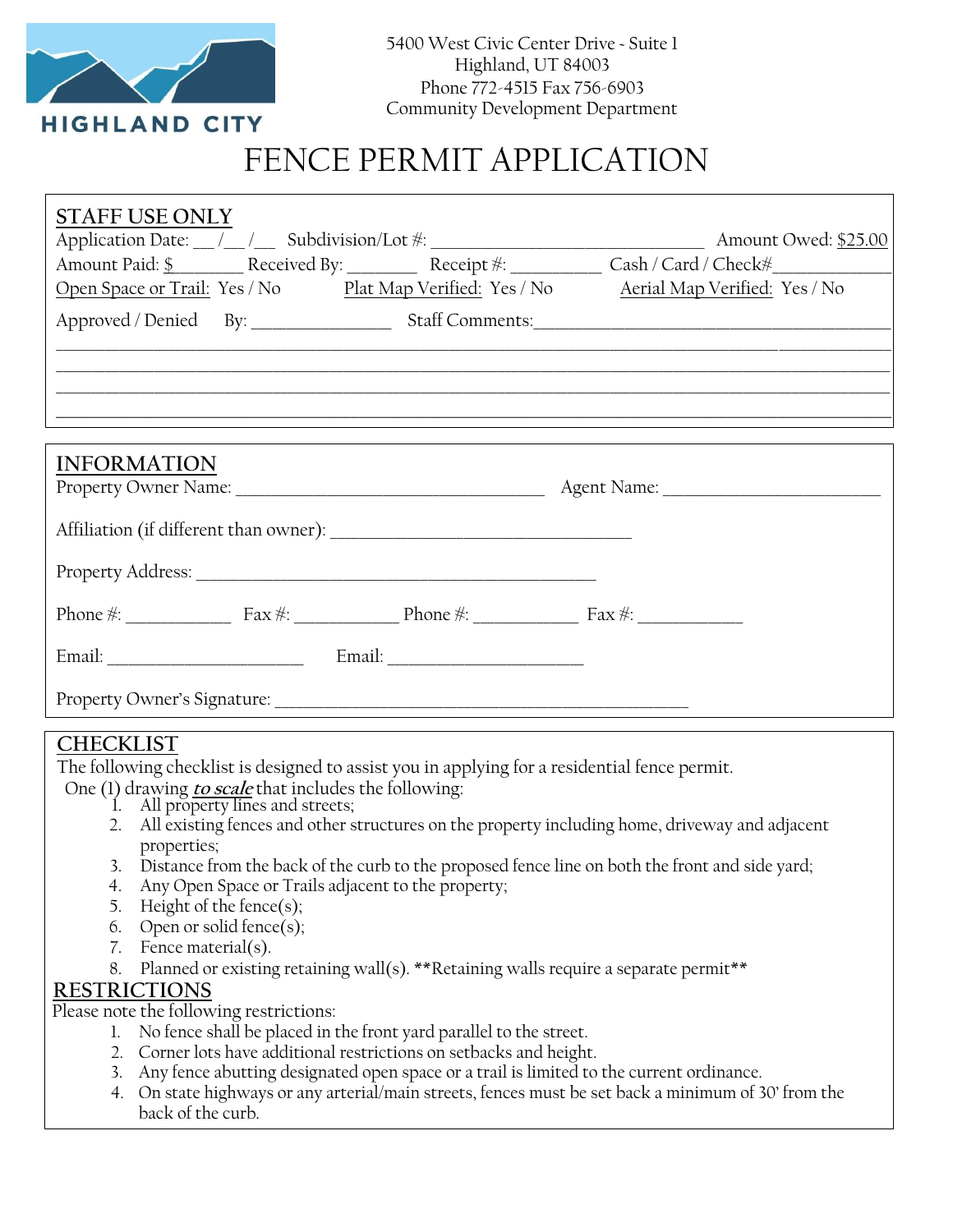

A site map of the proposed fence, screen wall, hedge wall, etc. is required and must be drawn to scale. Please indicate front, rear, and side yard property line in relation to streets, trails or open space adjacent to property. Corner lots must identify side street coordinate. The following graph paper is provided for your convenience. Scaled drawings are acceptable on other paper sources. **\*\*Please include any existing or planned retaining walls\*\***

|  |  |  | $\circ$ |  |   |  |  |  |  |  |  |  |  |  |  |  |  |  |  |  |  |  |  |  |  |  |  |  |  |  |
|--|--|--|---------|--|---|--|--|--|--|--|--|--|--|--|--|--|--|--|--|--|--|--|--|--|--|--|--|--|--|--|
|  |  |  |         |  |   |  |  |  |  |  |  |  |  |  |  |  |  |  |  |  |  |  |  |  |  |  |  |  |  |  |
|  |  |  |         |  |   |  |  |  |  |  |  |  |  |  |  |  |  |  |  |  |  |  |  |  |  |  |  |  |  |  |
|  |  |  |         |  |   |  |  |  |  |  |  |  |  |  |  |  |  |  |  |  |  |  |  |  |  |  |  |  |  |  |
|  |  |  |         |  |   |  |  |  |  |  |  |  |  |  |  |  |  |  |  |  |  |  |  |  |  |  |  |  |  |  |
|  |  |  |         |  |   |  |  |  |  |  |  |  |  |  |  |  |  |  |  |  |  |  |  |  |  |  |  |  |  |  |
|  |  |  |         |  |   |  |  |  |  |  |  |  |  |  |  |  |  |  |  |  |  |  |  |  |  |  |  |  |  |  |
|  |  |  |         |  |   |  |  |  |  |  |  |  |  |  |  |  |  |  |  |  |  |  |  |  |  |  |  |  |  |  |
|  |  |  |         |  |   |  |  |  |  |  |  |  |  |  |  |  |  |  |  |  |  |  |  |  |  |  |  |  |  |  |
|  |  |  |         |  |   |  |  |  |  |  |  |  |  |  |  |  |  |  |  |  |  |  |  |  |  |  |  |  |  |  |
|  |  |  |         |  |   |  |  |  |  |  |  |  |  |  |  |  |  |  |  |  |  |  |  |  |  |  |  |  |  |  |
|  |  |  |         |  |   |  |  |  |  |  |  |  |  |  |  |  |  |  |  |  |  |  |  |  |  |  |  |  |  |  |
|  |  |  |         |  |   |  |  |  |  |  |  |  |  |  |  |  |  |  |  |  |  |  |  |  |  |  |  |  |  |  |
|  |  |  |         |  |   |  |  |  |  |  |  |  |  |  |  |  |  |  |  |  |  |  |  |  |  |  |  |  |  |  |
|  |  |  |         |  |   |  |  |  |  |  |  |  |  |  |  |  |  |  |  |  |  |  |  |  |  |  |  |  |  |  |
|  |  |  |         |  |   |  |  |  |  |  |  |  |  |  |  |  |  |  |  |  |  |  |  |  |  |  |  |  |  |  |
|  |  |  |         |  |   |  |  |  |  |  |  |  |  |  |  |  |  |  |  |  |  |  |  |  |  |  |  |  |  |  |
|  |  |  |         |  |   |  |  |  |  |  |  |  |  |  |  |  |  |  |  |  |  |  |  |  |  |  |  |  |  |  |
|  |  |  |         |  |   |  |  |  |  |  |  |  |  |  |  |  |  |  |  |  |  |  |  |  |  |  |  |  |  |  |
|  |  |  |         |  |   |  |  |  |  |  |  |  |  |  |  |  |  |  |  |  |  |  |  |  |  |  |  |  |  |  |
|  |  |  |         |  |   |  |  |  |  |  |  |  |  |  |  |  |  |  |  |  |  |  |  |  |  |  |  |  |  |  |
|  |  |  |         |  |   |  |  |  |  |  |  |  |  |  |  |  |  |  |  |  |  |  |  |  |  |  |  |  |  |  |
|  |  |  |         |  |   |  |  |  |  |  |  |  |  |  |  |  |  |  |  |  |  |  |  |  |  |  |  |  |  |  |
|  |  |  |         |  |   |  |  |  |  |  |  |  |  |  |  |  |  |  |  |  |  |  |  |  |  |  |  |  |  |  |
|  |  |  |         |  |   |  |  |  |  |  |  |  |  |  |  |  |  |  |  |  |  |  |  |  |  |  |  |  |  |  |
|  |  |  |         |  |   |  |  |  |  |  |  |  |  |  |  |  |  |  |  |  |  |  |  |  |  |  |  |  |  |  |
|  |  |  |         |  |   |  |  |  |  |  |  |  |  |  |  |  |  |  |  |  |  |  |  |  |  |  |  |  |  |  |
|  |  |  |         |  |   |  |  |  |  |  |  |  |  |  |  |  |  |  |  |  |  |  |  |  |  |  |  |  |  |  |
|  |  |  |         |  |   |  |  |  |  |  |  |  |  |  |  |  |  |  |  |  |  |  |  |  |  |  |  |  |  |  |
|  |  |  |         |  |   |  |  |  |  |  |  |  |  |  |  |  |  |  |  |  |  |  |  |  |  |  |  |  |  |  |
|  |  |  |         |  |   |  |  |  |  |  |  |  |  |  |  |  |  |  |  |  |  |  |  |  |  |  |  |  |  |  |
|  |  |  |         |  |   |  |  |  |  |  |  |  |  |  |  |  |  |  |  |  |  |  |  |  |  |  |  |  |  |  |
|  |  |  |         |  |   |  |  |  |  |  |  |  |  |  |  |  |  |  |  |  |  |  |  |  |  |  |  |  |  |  |
|  |  |  |         |  |   |  |  |  |  |  |  |  |  |  |  |  |  |  |  |  |  |  |  |  |  |  |  |  |  |  |
|  |  |  |         |  |   |  |  |  |  |  |  |  |  |  |  |  |  |  |  |  |  |  |  |  |  |  |  |  |  |  |
|  |  |  |         |  |   |  |  |  |  |  |  |  |  |  |  |  |  |  |  |  |  |  |  |  |  |  |  |  |  |  |
|  |  |  |         |  |   |  |  |  |  |  |  |  |  |  |  |  |  |  |  |  |  |  |  |  |  |  |  |  |  |  |
|  |  |  |         |  |   |  |  |  |  |  |  |  |  |  |  |  |  |  |  |  |  |  |  |  |  |  |  |  |  |  |
|  |  |  |         |  |   |  |  |  |  |  |  |  |  |  |  |  |  |  |  |  |  |  |  |  |  |  |  |  |  |  |
|  |  |  |         |  |   |  |  |  |  |  |  |  |  |  |  |  |  |  |  |  |  |  |  |  |  |  |  |  |  |  |
|  |  |  |         |  |   |  |  |  |  |  |  |  |  |  |  |  |  |  |  |  |  |  |  |  |  |  |  |  |  |  |
|  |  |  |         |  |   |  |  |  |  |  |  |  |  |  |  |  |  |  |  |  |  |  |  |  |  |  |  |  |  |  |
|  |  |  |         |  |   |  |  |  |  |  |  |  |  |  |  |  |  |  |  |  |  |  |  |  |  |  |  |  |  |  |
|  |  |  |         |  |   |  |  |  |  |  |  |  |  |  |  |  |  |  |  |  |  |  |  |  |  |  |  |  |  |  |
|  |  |  |         |  |   |  |  |  |  |  |  |  |  |  |  |  |  |  |  |  |  |  |  |  |  |  |  |  |  |  |
|  |  |  |         |  |   |  |  |  |  |  |  |  |  |  |  |  |  |  |  |  |  |  |  |  |  |  |  |  |  |  |
|  |  |  |         |  |   |  |  |  |  |  |  |  |  |  |  |  |  |  |  |  |  |  |  |  |  |  |  |  |  |  |
|  |  |  |         |  |   |  |  |  |  |  |  |  |  |  |  |  |  |  |  |  |  |  |  |  |  |  |  |  |  |  |
|  |  |  |         |  |   |  |  |  |  |  |  |  |  |  |  |  |  |  |  |  |  |  |  |  |  |  |  |  |  |  |
|  |  |  |         |  |   |  |  |  |  |  |  |  |  |  |  |  |  |  |  |  |  |  |  |  |  |  |  |  |  |  |
|  |  |  |         |  |   |  |  |  |  |  |  |  |  |  |  |  |  |  |  |  |  |  |  |  |  |  |  |  |  |  |
|  |  |  |         |  |   |  |  |  |  |  |  |  |  |  |  |  |  |  |  |  |  |  |  |  |  |  |  |  |  |  |
|  |  |  |         |  |   |  |  |  |  |  |  |  |  |  |  |  |  |  |  |  |  |  |  |  |  |  |  |  |  |  |
|  |  |  |         |  |   |  |  |  |  |  |  |  |  |  |  |  |  |  |  |  |  |  |  |  |  |  |  |  |  |  |
|  |  |  |         |  |   |  |  |  |  |  |  |  |  |  |  |  |  |  |  |  |  |  |  |  |  |  |  |  |  |  |
|  |  |  |         |  |   |  |  |  |  |  |  |  |  |  |  |  |  |  |  |  |  |  |  |  |  |  |  |  |  |  |
|  |  |  |         |  |   |  |  |  |  |  |  |  |  |  |  |  |  |  |  |  |  |  |  |  |  |  |  |  |  |  |
|  |  |  |         |  |   |  |  |  |  |  |  |  |  |  |  |  |  |  |  |  |  |  |  |  |  |  |  |  |  |  |
|  |  |  |         |  |   |  |  |  |  |  |  |  |  |  |  |  |  |  |  |  |  |  |  |  |  |  |  |  |  |  |
|  |  |  |         |  |   |  |  |  |  |  |  |  |  |  |  |  |  |  |  |  |  |  |  |  |  |  |  |  |  |  |
|  |  |  |         |  |   |  |  |  |  |  |  |  |  |  |  |  |  |  |  |  |  |  |  |  |  |  |  |  |  |  |
|  |  |  |         |  |   |  |  |  |  |  |  |  |  |  |  |  |  |  |  |  |  |  |  |  |  |  |  |  |  |  |
|  |  |  |         |  |   |  |  |  |  |  |  |  |  |  |  |  |  |  |  |  |  |  |  |  |  |  |  |  |  |  |
|  |  |  |         |  |   |  |  |  |  |  |  |  |  |  |  |  |  |  |  |  |  |  |  |  |  |  |  |  |  |  |
|  |  |  |         |  |   |  |  |  |  |  |  |  |  |  |  |  |  |  |  |  |  |  |  |  |  |  |  |  |  |  |
|  |  |  |         |  |   |  |  |  |  |  |  |  |  |  |  |  |  |  |  |  |  |  |  |  |  |  |  |  |  |  |
|  |  |  |         |  |   |  |  |  |  |  |  |  |  |  |  |  |  |  |  |  |  |  |  |  |  |  |  |  |  |  |
|  |  |  |         |  |   |  |  |  |  |  |  |  |  |  |  |  |  |  |  |  |  |  |  |  |  |  |  |  |  |  |
|  |  |  |         |  |   |  |  |  |  |  |  |  |  |  |  |  |  |  |  |  |  |  |  |  |  |  |  |  |  |  |
|  |  |  |         |  |   |  |  |  |  |  |  |  |  |  |  |  |  |  |  |  |  |  |  |  |  |  |  |  |  |  |
|  |  |  |         |  |   |  |  |  |  |  |  |  |  |  |  |  |  |  |  |  |  |  |  |  |  |  |  |  |  |  |
|  |  |  |         |  |   |  |  |  |  |  |  |  |  |  |  |  |  |  |  |  |  |  |  |  |  |  |  |  |  |  |
|  |  |  |         |  |   |  |  |  |  |  |  |  |  |  |  |  |  |  |  |  |  |  |  |  |  |  |  |  |  |  |
|  |  |  |         |  |   |  |  |  |  |  |  |  |  |  |  |  |  |  |  |  |  |  |  |  |  |  |  |  |  |  |
|  |  |  |         |  |   |  |  |  |  |  |  |  |  |  |  |  |  |  |  |  |  |  |  |  |  |  |  |  |  |  |
|  |  |  |         |  |   |  |  |  |  |  |  |  |  |  |  |  |  |  |  |  |  |  |  |  |  |  |  |  |  |  |
|  |  |  |         |  |   |  |  |  |  |  |  |  |  |  |  |  |  |  |  |  |  |  |  |  |  |  |  |  |  |  |
|  |  |  |         |  |   |  |  |  |  |  |  |  |  |  |  |  |  |  |  |  |  |  |  |  |  |  |  |  |  |  |
|  |  |  |         |  |   |  |  |  |  |  |  |  |  |  |  |  |  |  |  |  |  |  |  |  |  |  |  |  |  |  |
|  |  |  |         |  |   |  |  |  |  |  |  |  |  |  |  |  |  |  |  |  |  |  |  |  |  |  |  |  |  |  |
|  |  |  |         |  | t |  |  |  |  |  |  |  |  |  |  |  |  |  |  |  |  |  |  |  |  |  |  |  |  |  |
|  |  |  |         |  |   |  |  |  |  |  |  |  |  |  |  |  |  |  |  |  |  |  |  |  |  |  |  |  |  |  |
|  |  |  |         |  |   |  |  |  |  |  |  |  |  |  |  |  |  |  |  |  |  |  |  |  |  |  |  |  |  |  |